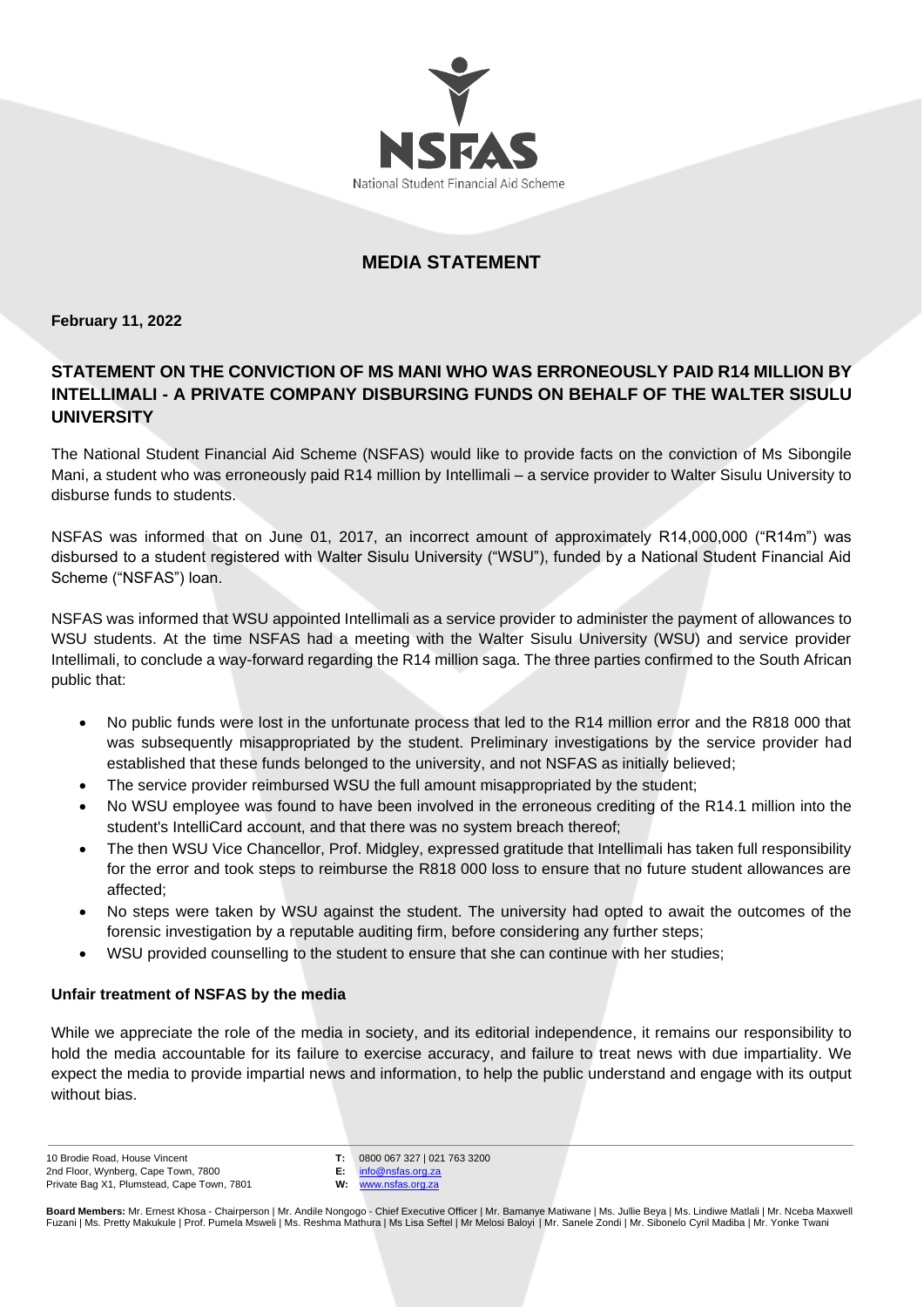

During the reporting of the R14 million error, the media failed to give due weight to sequence of events, and to main strands of argument. The approach and tone of news stories always reflected poor editorial values, non-commitment to impartiality and a serious bias against NSFAS.

Despite the facts provided, the media pushed inaccurate narrative that NSFAS was responsible for the error. This created a wrong perception and compromised our integrity and brand trust.

The presenters, reporters and correspondents that were intimate with the story had a significant impact on how the public should interpret the error. No due impartiality has been achieved in this regard. Due to the approach taken by most journalists, NSFAS name was brought into disrepute despite several media statements released to provide sequence of events and how the error happened.

#### **Media statements issued to provide facts**

| <b>Date</b>      | <b>Media Statement</b>                | <b>Description</b>                             |
|------------------|---------------------------------------|------------------------------------------------|
| August 2017      | Statement by Intellimali CEO          | Third party takes responsibility for the error |
| August 2017      | <b>Statement by NSFAS</b>             | WSU confirms R14 million will not affect NSFAS |
|                  |                                       | funded students                                |
| September 2017   | Statement by Intellimali              | Third party confirms fraud probe on Ms Mani    |
| September 2017   | Media-Statement<br>between<br>Joint   | Appointment of forensic investigators          |
|                  | NSFAS, WSU, and Intellimali           |                                                |
| May 2018         | <b>Statement by NSFAS</b>             | Arrest of Ms Mani                              |
| <b>July 2018</b> | Mani'<br>Statement<br>Sibongile<br>bv | Confirmation that Ms Mani is still funded by   |
|                  | Spokesperson                          | NSFAS.                                         |

## **Protecting the rights of Ms S Mani, and affording her the constitutional right to education**

NSFAS stands by its commitment to provide financial aid to eligible students at public TVET colleges and public universities; to identify eligible students, provide bursaries, and collect student loan repayments to replenish the funds available for future generations of students. NSFAS further supports access to, and success in, higher education and training for students from poor and working- class families who would otherwise not be able to afford to study.

Ms Mani's case was no exception. Given the incident above, the NSFAS Board at the time acted as follows:

- a) Appointed a forensic team to investigate whether NSFAS or its employees were implicated in the error- and the report concluded that NSFAS and its employees were not implicated;
- b) Requested WSU and its service providers perform their own forensic investigations into the matter;
- c) Decided to reaffirm its commitment to continue funding Ms Mani, until she has been found guilty by a court of law;
- d) Respected Ms Mani's rights, and treated her like any other funded students without prejudice
- e) Enhanced its control environment and improved MOUs it has with institutions.

**T:** 0800 067 327 | 021 763 3200

**E:** [info@nsfas.org.za](mailto:info@nsfas.org.za) **W:** [www.nsfas.org.za](http://www.nsfas.org.za/)

**Board Members:** Mr. Ernest Khosa - Chairperson | Mr. Andile Nongogo - Chief Executive Officer | Mr. Bamanye Matiwane | Ms. Jullie Beya | Ms. Lindiwe Matlali | Mr. Nceba Maxwell Fuzani | Ms. Pretty Makukule | Prof. Pumela Msweli | Ms. Reshma Mathura | Ms Lisa Seftel | Mr Melosi Baloyi | Mr. Sanele Zondi | Mr. Sibonelo Cyril Madiba | Mr. Yonke Twani